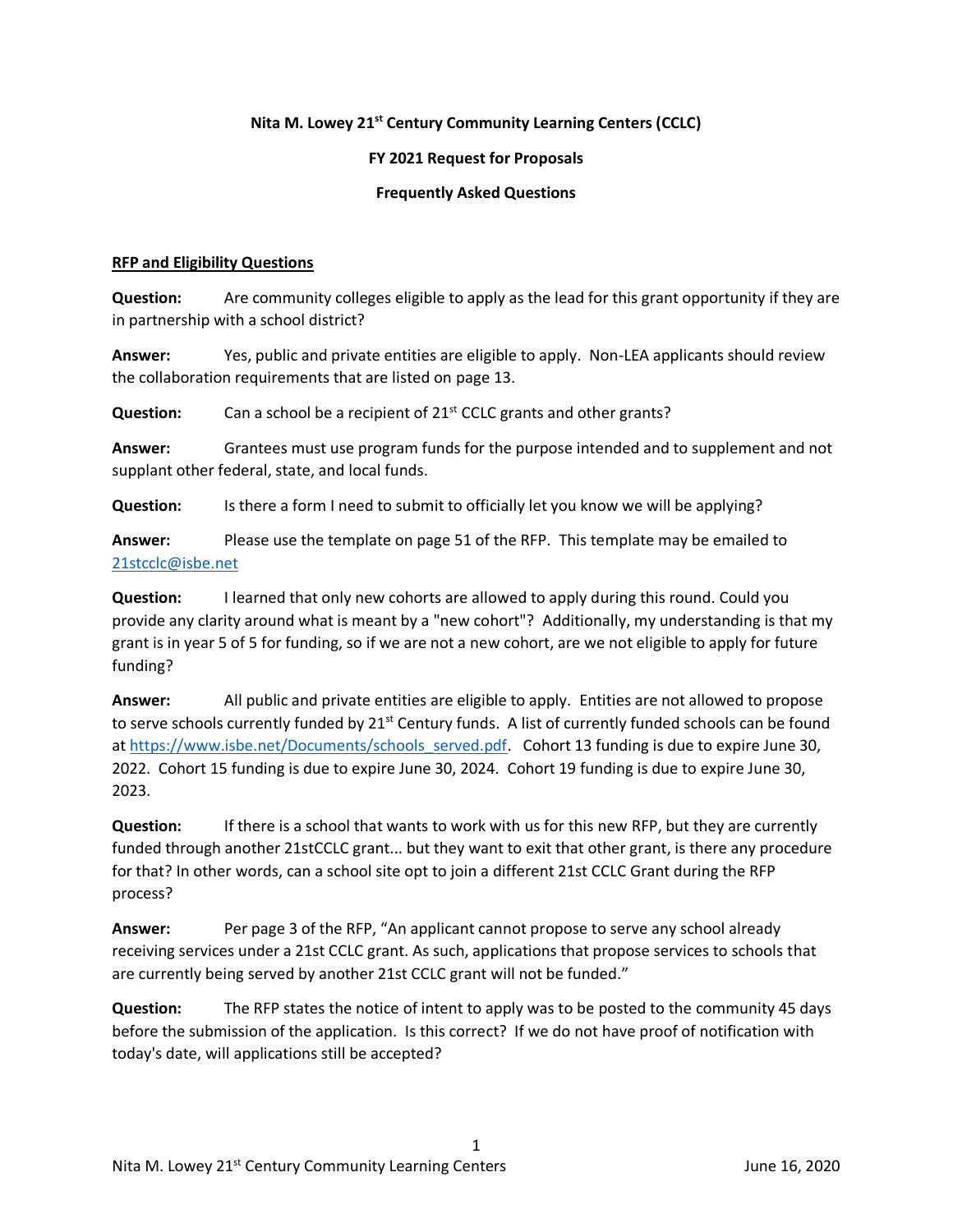**Answer:** The 45-day notice can run concurrent to the application proposal. It must be posted prior to submission.

**Question:** What is the requirement for identifying Private and Public schools in our geographical area? How far, in miles, from the applicant school?

**Answer:** Applicants must think about the logical attendance area of students near the site. Applicants should consult with their local LEA to determine private/non-public schools in the area.

**Question:** Will you help me understand who is a previously funded applicant? Am I understanding correctly that we *are* a previously funded applicant since we are currently receiving 21cclc funding for previous cohorts - even if the school sites (co-applicants) in an FY 21 cohort application have not been previously funded?

**Answer:** A previously funded applicant is an applicant that is currently funded. This would be applicants currently in Cohort 13, Cohort 15, and Cohort 19.

**Question:** Attachment 7 C requests a signature of the Superintendent or Administrator on the 2nd page. Does that mean that the attachment needs to be filled out for each school site within the application and signed by the particular school administrator?

**Answer:** Attachment 7C is a request to generate program income. Completion of 7C is for the entire application (not each individual site). The signature provided should be from the administrator of the entity applying.

**Question:** Can a community site, other than a school, be used to provide services for children from a given community?

**Answer:** Each non-LEA applicant must actively collaborate with the LEAs and school(s) from which participating students attend to develop and implement the proposed program. For more information on the collaboration requirement, please see page 13 of the RFP. Applicants should identify and describe the facilities where the programs will be located. The location must be incompliance with the Americans with Disabilities Act. Please see page 40 of the RFP for more information.

**Question:** What is the email address we can email questions to?

**Answer:** Questions can be emailed to [21stcclc@isbe.net.](21stcclc@isbe.net)

**Question:** What if our after-school program doesn't measure the performance measures about academics, homework, etc. listed in the RFP?

**Answer:** The program is designed to provide academically focused after-school opportunities, particularly to students who attend high-poverty, low-performing schools, to help those students meet state and local performance standards in core academic subjects and to offer families of participating students opportunities for literacy and related educational development.

**Question:** What is the process and/or limitations on partners switching projects. We have a potential partner that would like to join our proposal but is on a currently funded project.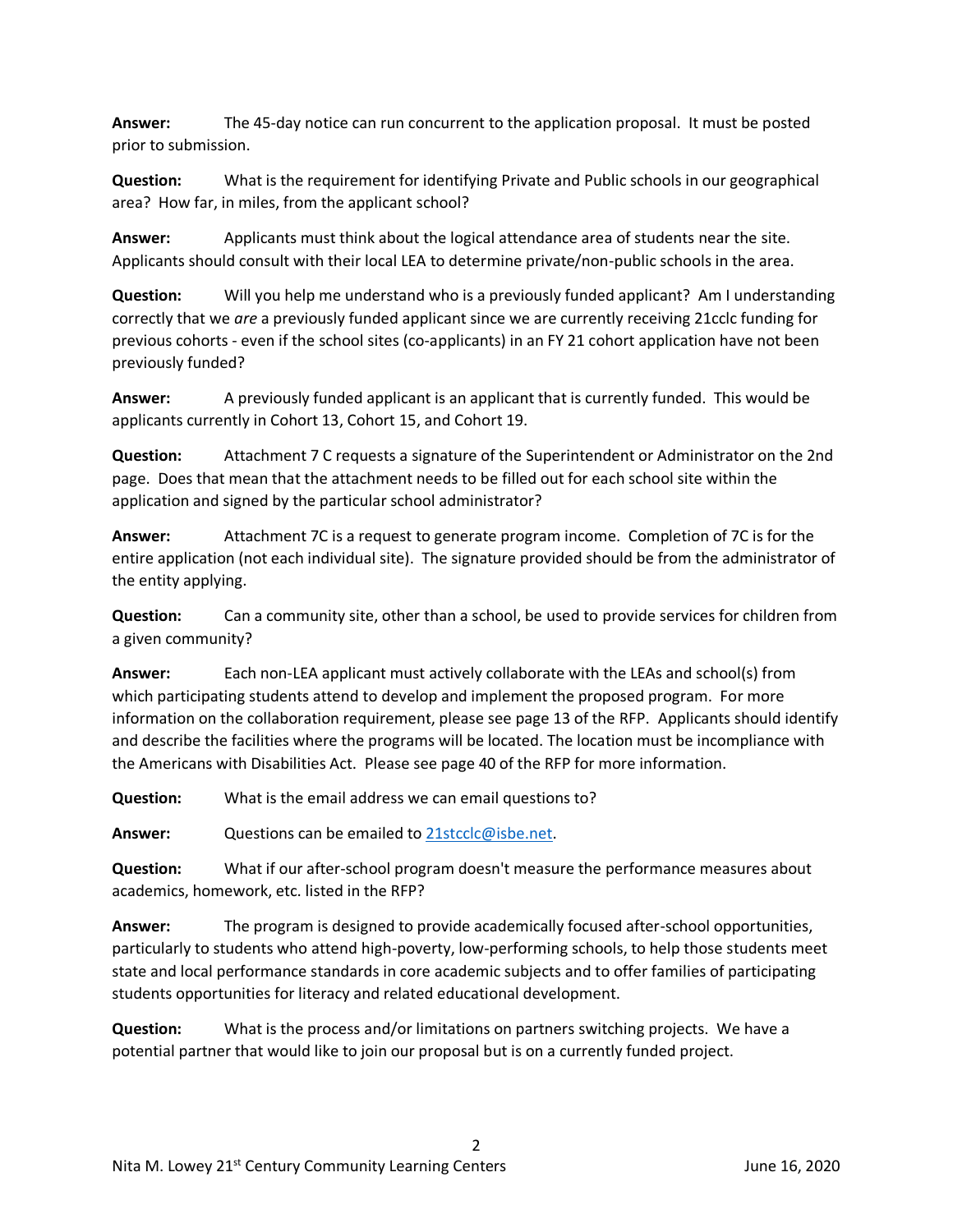**Answer:** A co-applicant works with the applicant to complete the application and is responsible to ISBE and to the administrative agent for the grant. Co-applicants remain for the life of the grant. Partners have a limited role and provide a specialized service for a shorter amount of time to be determined by the applicant.

**Question:** If a school performs above state average on their IAR Assessment in both ELA and Math but are designated underperforming are they eligible for funding?

**Answer:** The law requires that 21st CCLC awards be granted only to applicants who will primarily serve students who attend schools with a high concentration of students from low-income families (defined as not less than 40 percent of the students being eligible for free or reduced-price meals). Applications proposing services to schools with less than 40 percent low-income students as reported on the Illinois Report Card will not be considered.

**Question:** If a school is reporting 14% ELA Proficiency on IAR Assessment are they eligible even if they are designated commendable?

**Answer:** Please see the answer above. The use of summative designations is only for awarding priority points, not eligibility.

**Question:** I am wondering if received, is an announcement release required?

**Answer:** A notice to the community of the intent to apply must be posted for 45 days in advance. The 45 days may run concurrent to your proposal submittal. If awarded, it is the grantee's choice if they notify the public.

**Question:** We are a county Health Department interested in applying for the 21st Century Community Learning Centers grant in collaboration with 3 local school districts. I just wanted to confirm that government entities are considered community organizations per the RFP and if so, would we need our own RCDT code or would we utilize those of our partner schools?

**Answer:** All public and private entities are eligible to apply, therefore, the Health Department would be eligible. If the Health Department will be applying for the grant, they would need to use their own RCDT code. More information can be found on page 1 of the RFP regarding locating or applying for a RCDT code and eligible entities.

**Question:** Four of our schools serve >40% low-income students, while the other two have 34% and 35% low-income students. Since 4 of the 6 schools that qualify as an "eligible school," would we qualify as serving "primarily" eligible schools/students? Or alternatively, should we propose to only implement the program in the 4 schools that have more than 40% low-income students.

Answer: The law requires that 21<sup>st</sup> CCLC awards be granted only to applicants who will primarily serve students who attend schools with a high concentration of students from low income families (defined as not less than 40 percent of the students being eligible for free or reduced-price meals). This will be verified through the Illinois Report Card.

**Question:** Are electronic signatures acceptable?

**Answer:** For the purpose of this RFP, electronic signatures will be accepted. All parties must consent to the use of their signature electronically. The signator should use a secured, authenticated

3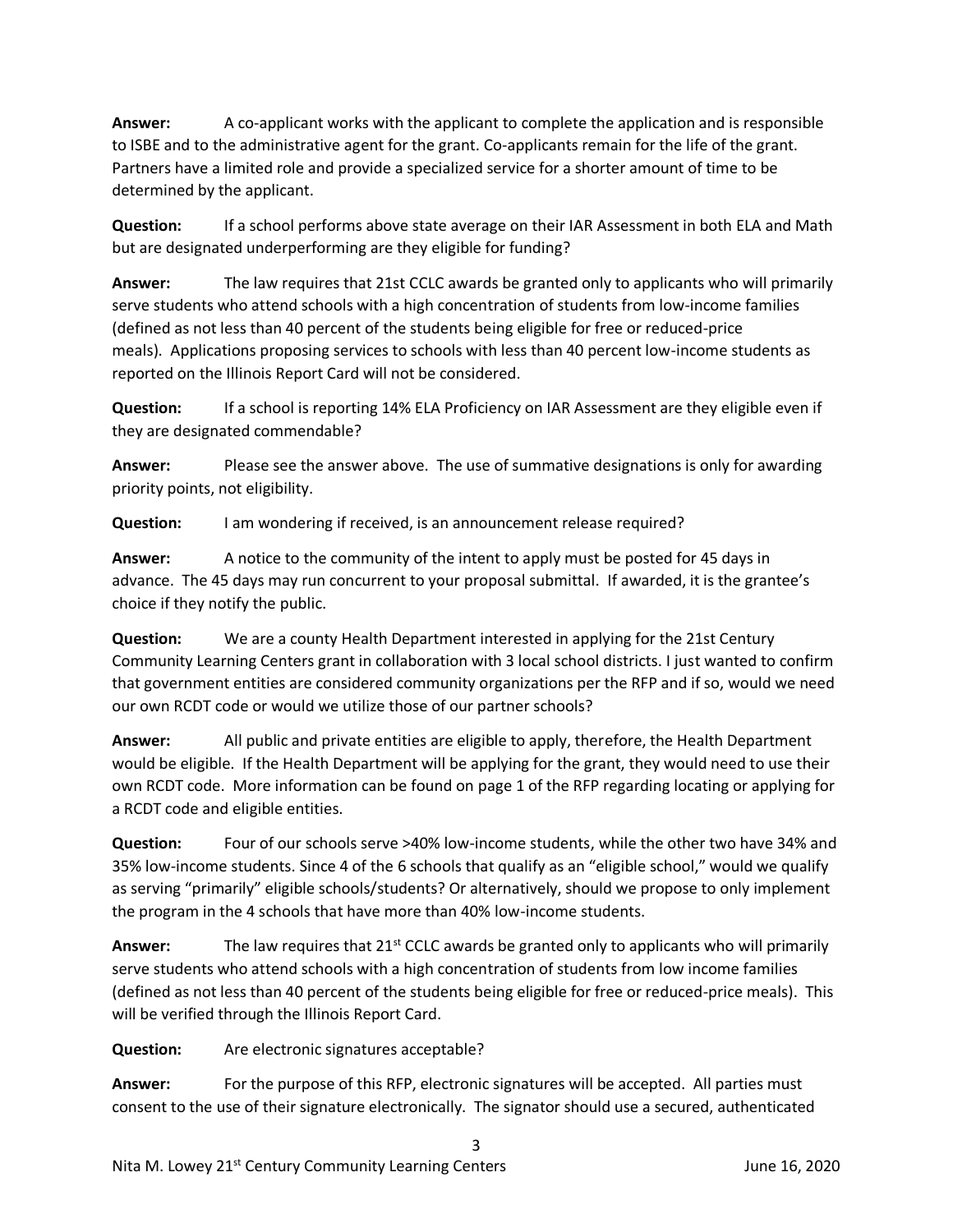system, such as Docusign, Adobe, PandaDoc, etc. If awarded entities will have 45 days from notification of grant award to submit all required application materials with original signatures to ISBE or risk forfeiture of award.

### **Hours of Operation**

**Question:** How do we request an extension to cover summer programming in 2021?

**Answer:** Applicants should indicate on Attachment 2 and Attachment 5 their request for an extension for summer programming. Any proposed summer programming will be considered in addition to the 12-hour, 28-week requirement and will have a three-week minimum requirement.

**Question:** Can an applicant propose 11 hours of service each week?

**Answer:** Per page 18 of the RFP, "21st CCLC programs funded under this NOFO/RFP, however, must operate a minimum of 12 hours a week for a minimum of 28 weeks per year."

**Question:** What are the limitations on paying staff outside of student contact time? In other words, if staff met the 12 hours contact hours per week requirement, could they be paid for preparation time and could that preparation time overlap with in school time?

**Answer:** This would be dependent on what the staff member's job description includes and what the applicant decides is the employee's work hours. For example, if the applicant decides that an employee's work time is from 2-6pm with 2-3 pm as plan time and 3-6 pm as student contact time that is acceptable. Time and effort sheets must be kept for employees.

**Question:** We were hoping to provide separate programming to two different grade levels. For example, in one week, we'd provide 6 hours of programming to  $1<sup>st</sup>$  graders on Wednesdays and Fridays and 6 hours of programming to  $4<sup>th</sup>$  graders on Tuesdays and Thursdays. Does this tally to a total of 12 hours of programming or to 6 hours of programming?

**Answer:** The program must be offered for a minimum of 12 hours per week. Regular attendance is encouraged by program participants. Regular attendance is defined as a student attending programming at least 30 days or more within the year.

### **Proposal Submission**

**Question:** Will ISBE share an editable PDF of the application? We tried editing the application we get from the ISBE website and it states that it is password protected.

4

**Answer:** The attachments can be saved by an applicant to a USB flash drive or on your computer's hard drive to be printed and scanned. Applicants may type directly on the forms.

**Question:** Does "mail" include FedEx or UPS, or does it mean only US Mail?

**Answer:** The type of mail service used can be determined by the applicant.

**Question:** What do nonprofit put for RCDT code?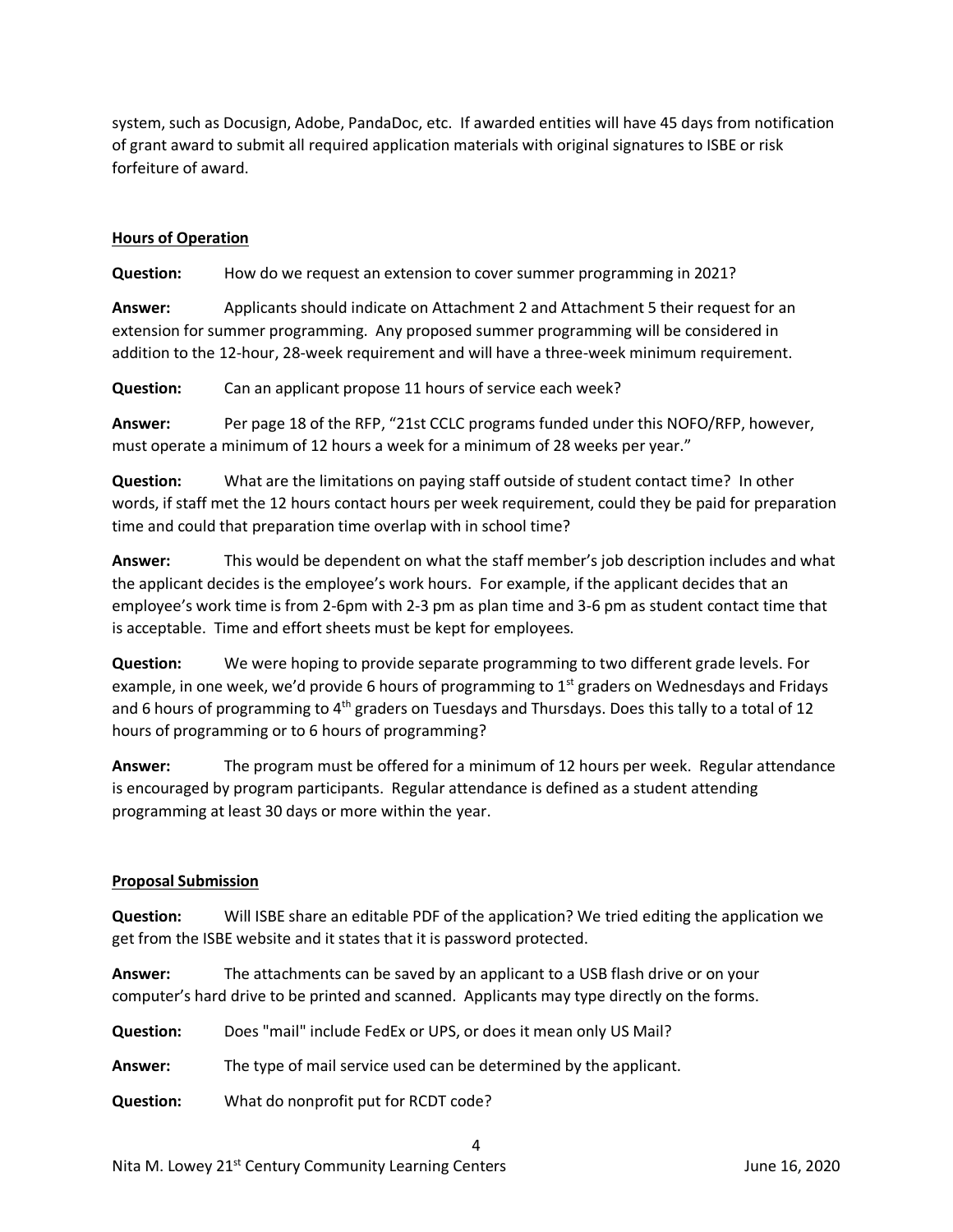**Answer:** Applicants will need to use their Region, County, District, Type (RCDT) code when applying. Applicants may verify their RCDT code at https://www.isbe.net/ and selecting "RCDTS Lookup" under "System Quick Links." Applicants who do not have a RCDT code may email 21stCCLC@isbe.net for information on how to establish a RCDT code.

**Question:** What should nonprofits list as department name and division name under Applicant's Organizational Unit on the application?

**Answer:** If an applicant does not use department or division names, the applicant may type "not applicable".

**Question:** Just to clarify- we must submit an actual USB drive to ISBE with all forms of the application?

**Answer:** Applicants should mail the original and two paper copies plus an electronic copy of the proposal on a USB flash drive.

**Question:** Does the 12-pt. font/double spaced apply to the forms?

**Answer:** 12-point font and double spaced refers to the narrative portion of your proposal.

**Question:** I am wondering if you would be willing to extend the deadline for submission.

**Answer:** At this time and per the RFP, proposals must be received by mail no later than July 13, 2020.

### **Grant Competition Priority**

**Question:** How is a school's summative designation determined?

**Answer:** Summative Designations are annual designations that meaningfully differentiate school performance based on all elements of a state's accountability system. The system must differentiate between the performance of all students in a school, and the performance of particular student demographic groups. More information can be found at **[https://www.isbe.net/Documents/2019-](https://www.isbe.net/Documents/2019-Official-Summative-Designation-Business-Rules.pdf) [Official-Summative-Designation-Business-Rules.pdf](https://www.isbe.net/Documents/2019-Official-Summative-Designation-Business-Rules.pdf)**

**Question:** Could you give me guidance on where to find whether a school (or a district) is categorized as rural?

**Answer:** Pages 11 and 12 of the RFP provide links to the National Center for Education Statistics and US Department of Education Rural Education Achievement Program. The US Department of Education link provides a list to all schools in the United States. Districts with locale codes of 41, 42, or 43 meet the definition of rural.

**Question:** What specific document do we look at to find the Tier 1 and Tier 2 list of districts?

**Answer:** Schools from districts identified as Tier 1 and Tier 2 (based on the Evidence-Based Funding Student Success Act for Fiscal Year 2020) can be found at [https://www.isbe.net/Pages/ebfdistribution.aspx.](https://www.isbe.net/Pages/ebfdistribution.aspx)